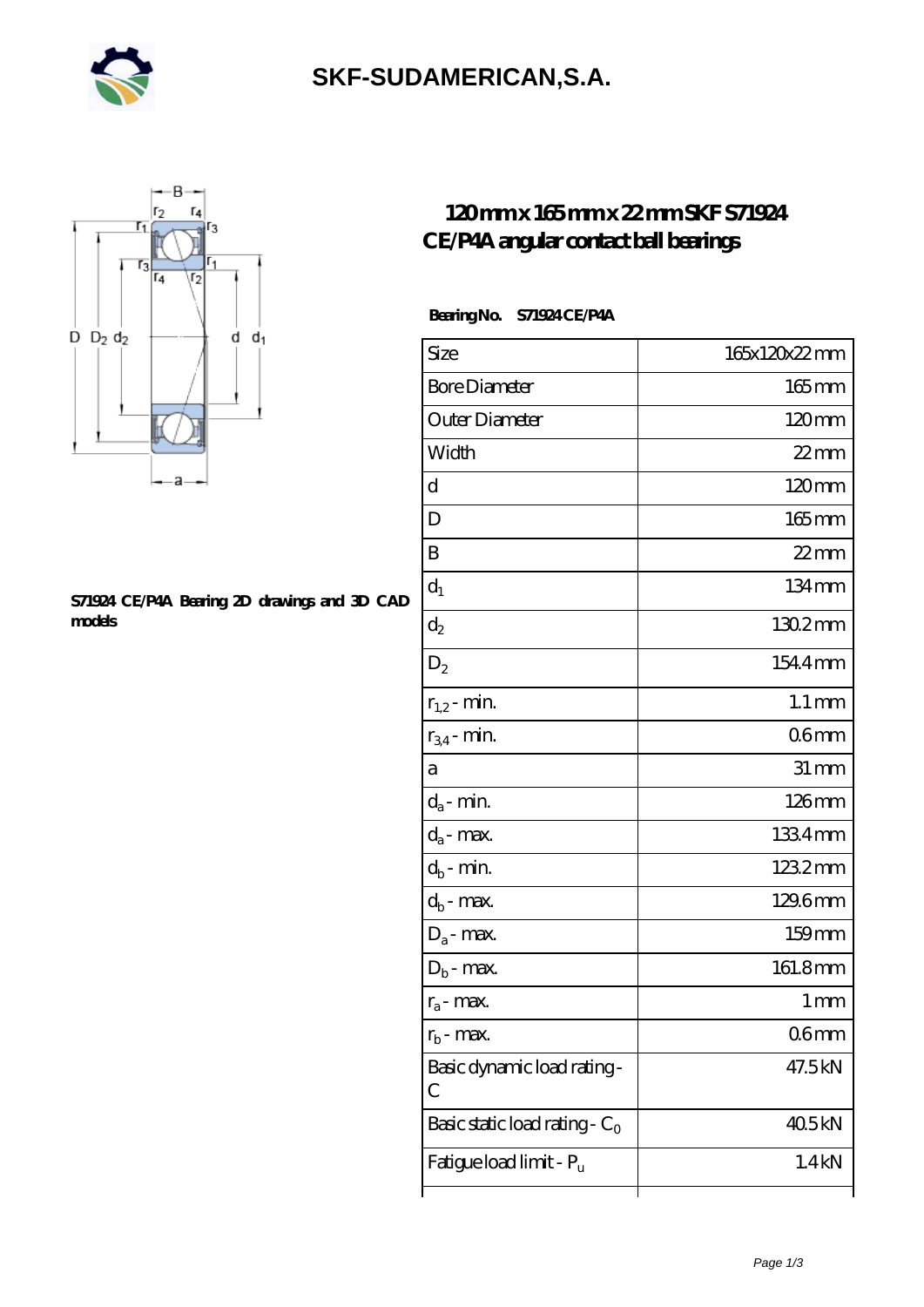

# **[SKF-SUDAMERICAN,S.A.](https://iblcheck.com)**

| Limiting speed for grease<br>lubrication | 11200r/min          |
|------------------------------------------|---------------------|
| Ball - $D_w$                             | 14.288mm            |
| $Ball - z$                               | 24                  |
| Calculation factor - $f_0$               | 85                  |
| Preload class $A - G_A$                  | 250N                |
| Preload class $B - G_B$                  | 760N                |
| Preload class C - $G_C$                  | 1530N               |
| Calculation factor - f                   | 1.18                |
| Calculation factor - f                   | 1                   |
| Calculation factor - $f_{2A}$            | 1                   |
| Calculation factor - $f_{2B}$            | 1.04                |
| Calculation factor - $f_{\chi}$          | 1.08                |
| Calculation factor - f <sub>HC</sub>     | 1                   |
| Preload class A                          | 82N/micron          |
| Preload class B                          | 129N/micron         |
| Preload class C                          | 179N/micron         |
| $d_1$                                    | $134 \,\mathrm{mm}$ |
| $\mathrm{d}_{2}$                         | 1302mm              |
| $\mathrm{D}_2$                           | 154.4mm             |
| $r_{1,2}$ min.                           | $1.1 \,\mathrm{mm}$ |
| $r_{34}$ min.                            | 06 <sub>mm</sub>    |
| $d_{a}$ min.                             | $126$ mm            |
| d <sub>a</sub> max.                      | 1334mm              |
| $d_h$ min.                               | 1232mm              |
| $d_h$ max.                               | 129.6mm             |
| $D_a$ max.                               | 159mm               |
| $D_{b}$ max.                             | 161.8mm             |
| $r_a$ max.                               | 1 mm                |
| $r_{\rm b}$ max.                         | 06 <sub>mm</sub>    |
| Basic dynamic load rating C              | 47.5kN              |
|                                          |                     |